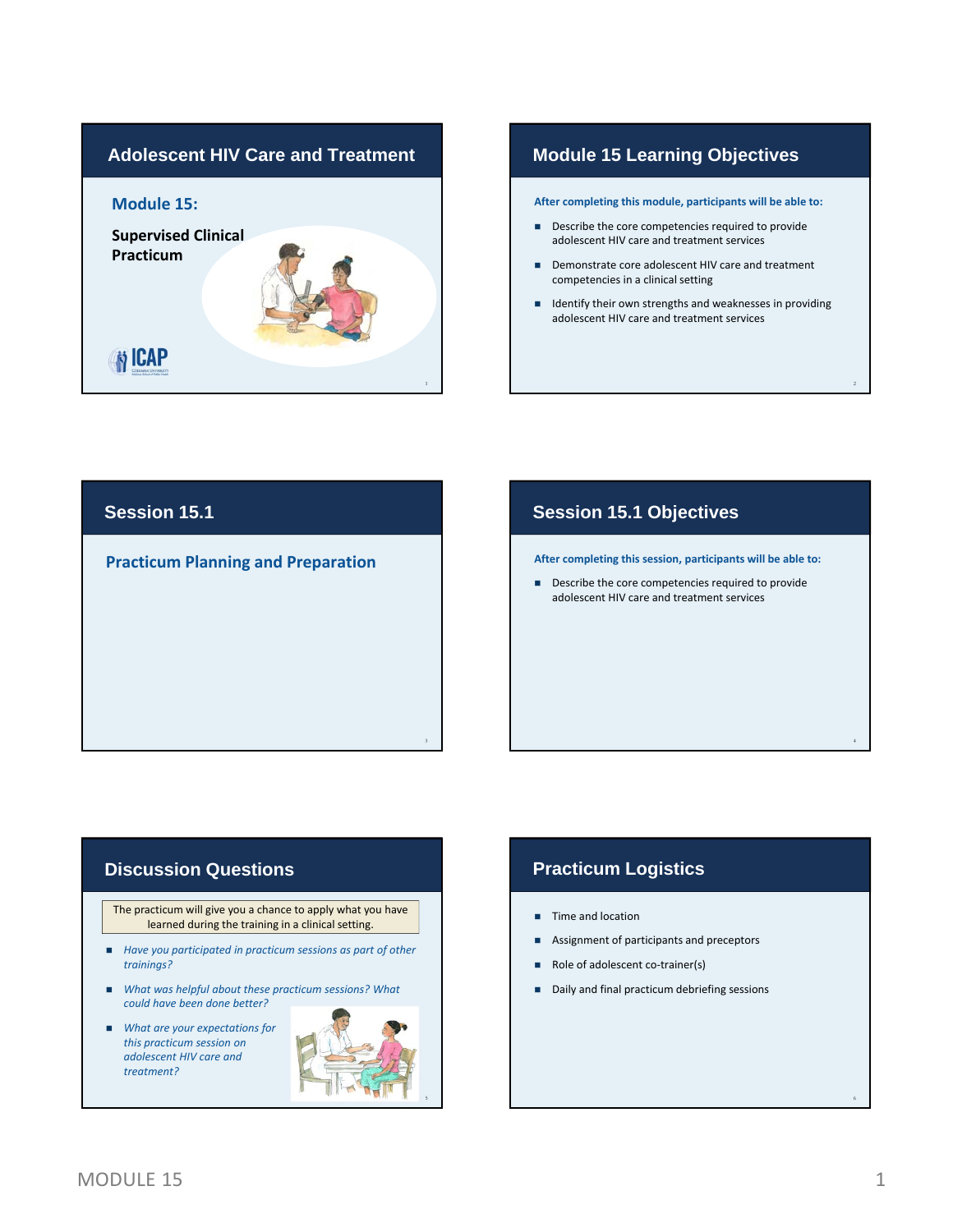### **Core Competencies**

- Participants will practice and demonstrate skills learned during the classroom portion of the training.
- See *Appendix 15B: Practicum Checklist,* which lists the core competencies for the practicum session.
- **Preceptors will be available to help and mentor participants.**

7

9

# **Conduct During the Practicum Session**

- Remember that we are guests and must respect the wishes of those working at the health facility.
- Keep all discussions and observations during the practicum confidential.
- **Inform the preceptor if you need to take a break or leave the** facility for any reason.
- Introduce yourself to other health workers and clients.
- Always ask clients and their caregivers for their verbal consent before you observe or practice skills.

8

10

Ask the preceptor if you have a question or concern.

**Questions or comments on this session?**

### **Session 15.2**

**Supervised Clinical Practicum and Debrief**

# **Session 15.2 Objectives**

**After completing this session, participants will be able to:**

- Demonstrate core HIV care and treatment competencies in a clinical setting
- **IDENTIFY THEORY OF STARK IS A LOCAL EXAMPLE IN A LOCAL IDENTIFY CONTROL** adolescent HIV care and treatment services

# **Exercise 1**

#### **Supervised Clinical Practicum and Daily Practicum Debrief**

See *Appendix 16B: Practicum Checklist.*